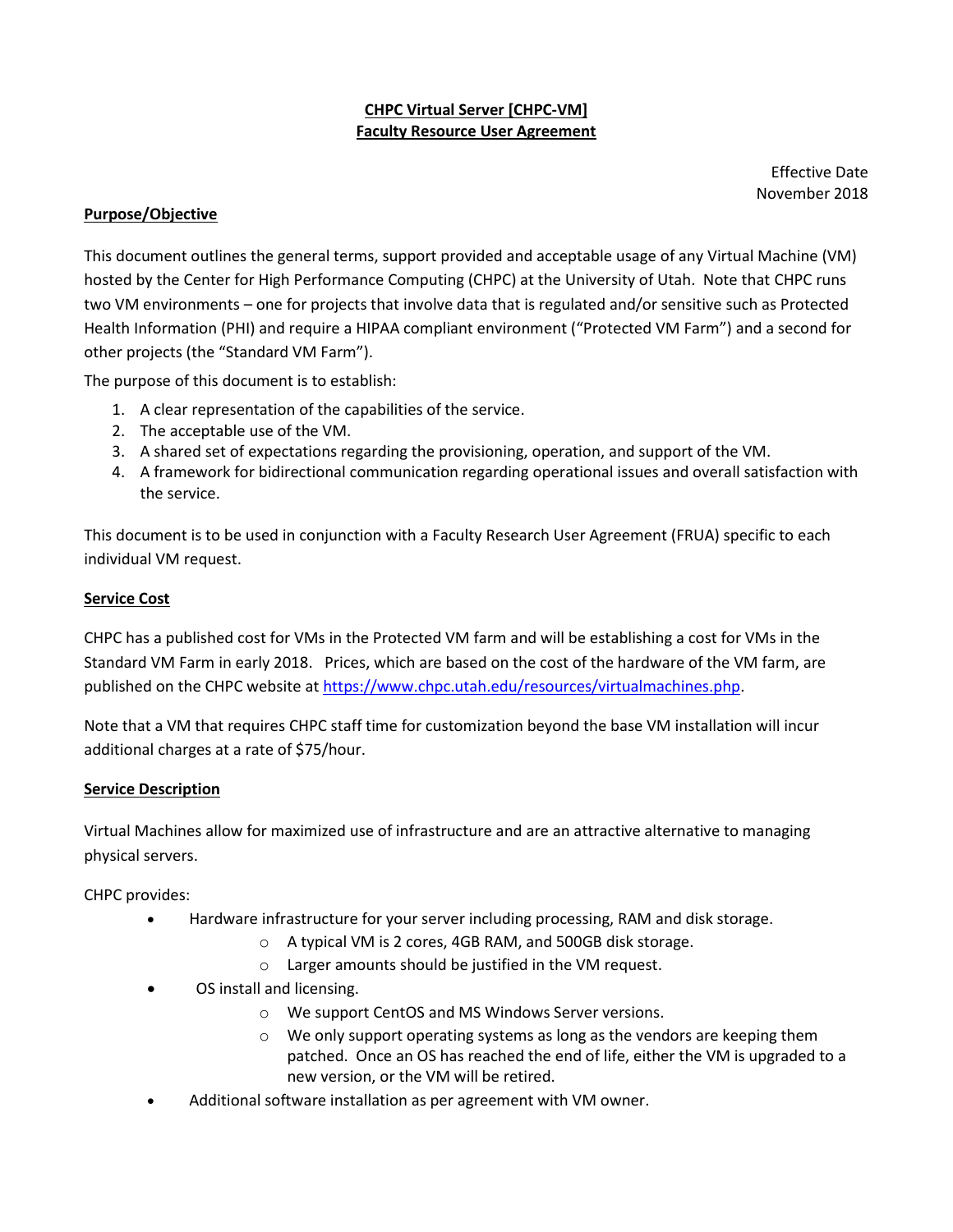- Secure physical infrastructure located at the campus data center.
- Redundant network connectivity in the VM farm itself (not for individual VM images).
- Redundant power for the VM farm hardware.
- Static IP address(es).
- Firewall protection.
- Administration of accounts with shell access.
- Dynamic server fail-over for the hypervisors that host VMs.
- Backups (weekly full with a two week retention cycle) of entire VM.
- The life of a VM depends upon many factors, but will be reviewed between 1-5 years.
	- $\circ$  Each VM's life may be extended beyond 5 years as determined by negotiation between CHPC and the PI.
	- $\circ$  If a VM is not being used, CHPC will contact the PI to discuss possible decommissioning.

#### **Acceptable Use of VM**

The CHPC VM farms are available for research purposes, typically when the application does not fit well within the other HPC resources provided by CHPC or standard VM services provided by other units of University Information Technology.

All VM requests must come from a PI/Faculty advisor for the research project. The PI and all users with shell access must have valid CHPC accounts. The PI will meet with CHPC personnel to discuss the project in order to determine if the project is a good fit for the CHPC VM farm. If it is found that the project is a good fit, the PI will provide the desired VM specifications and desired server name. CHPC will work with the PI to determine the appropriate security model: CHPC administered, shared administration, or self-administered – the latter choice in not available for the protected VM farm.

It is the customer's responsibility to protect private sensitive information in accordance with the University Of [Utah Acceptable Use Policy](http://www.it.utah.edu/leadership/policies/Network_AcceptableUse.html) as well as [Policy 4-004](http://www.regulations.utah.edu/it/4-004.html) (University Information Technology Resource Security Policy). Under NO circumstances will any protected data be placed on a VM in the standard VM farm.

#### **Customer/User Responsibilities**

- Provide updated contact information.
- Provide necessary network information.
- Provide a list of software required for the VM.
- Prompt reporting of issues and/or changes to services via the CHPC issue tracking system.
- Provide account maintenance for any application level user accounts.
- Respond in a timely manner to all security concerns.
- Negotiate further backup requirements (backups of data within VM).
- For self-administered VMs (not allowed in the Protected VM Farm), customers are responsible for all system administration of their Virtual Servers and ensuring all available updates are installed.
- For VMs in the protected farm, all users will complete the University's HIPAA training, and keep this training up to date. Users will also agree to any other compliance requirements for the pertinent data.
- The PI is expected to acknowledge CHPC in their publications, presentations, technical reports and dissertations. The PI is expected to provide (annually) a list of their current & pending or other record of supported project(s). For each project please include the name of the project, the grant or contract number, the amount of the award, and the beginning and ending dates of the award.